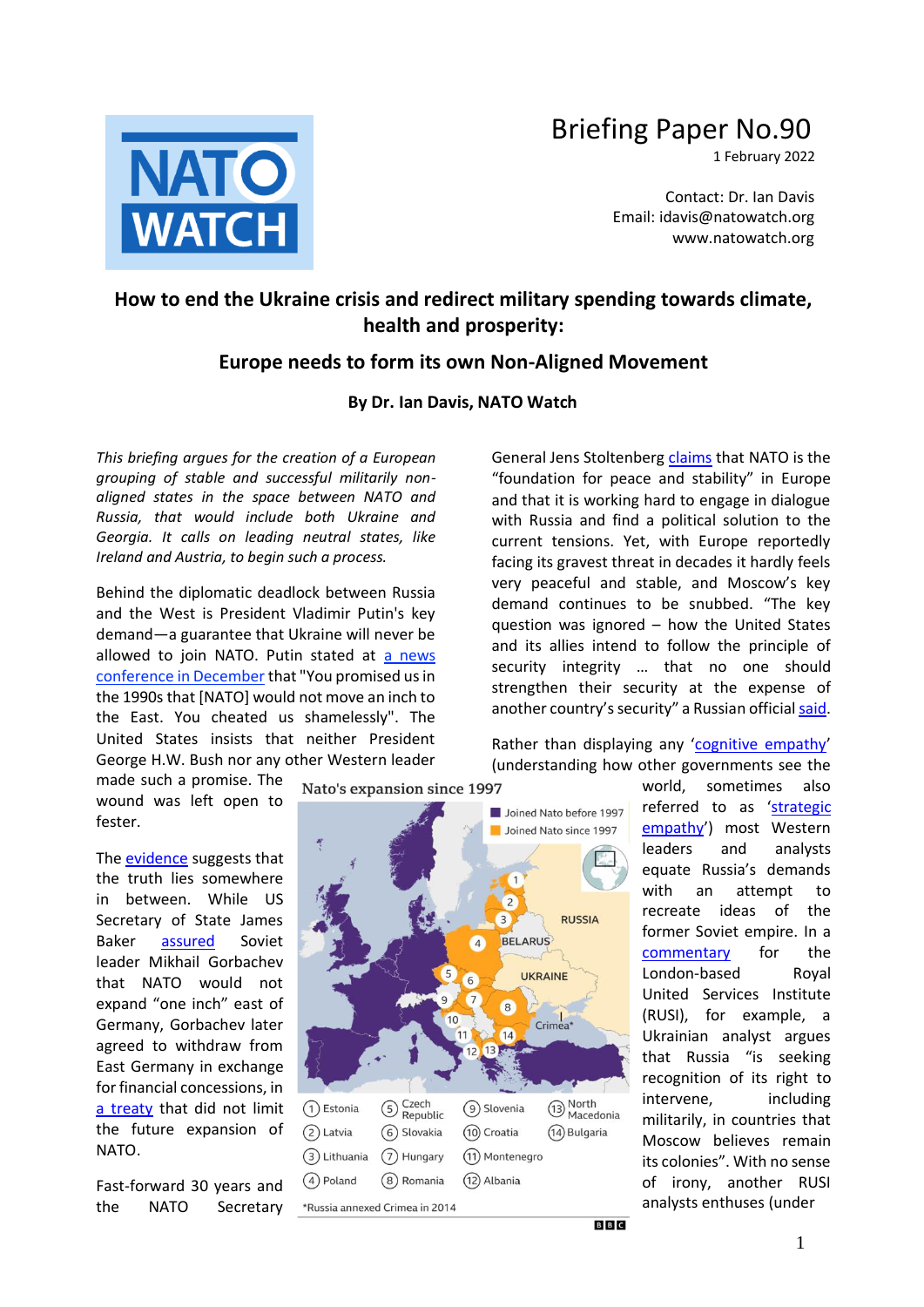the heading '[Global Britain Strikes Back](https://rusi.org/explore-our-research/publications/commentary/global-britain-strikes-back)') that the UK is having "a good crisis" having delivered [2000](https://news.sky.com/story/russia-invasion-fears-as-britain-sends-2-000-anti-tank-weapons-to-ukraine-12520950)  [anti-tank weapons](https://news.sky.com/story/russia-invasion-fears-as-britain-sends-2-000-anti-tank-weapons-to-ukraine-12520950) to Ukraine, alongside additional British Army advisers. (Another RUSI analyst [suggests](https://rusi.org/explore-our-research/publications/commentary/what-do-uk-weapons-deliveries-add-ukraines-armed-forces) that the UK sending these weapons to Ukraine will neither alter the military balance nor moderate Russia's behaviour).

It is not that this analysis of Putin's intentions is wrong per se. He is an authoritarian leader who has [annexed](https://www.brookings.edu/blog/order-from-chaos/2020/03/17/crimea-six-years-after-illegal-annexation/) Crimea, [supported](https://www.rferl.org/a/russia-ukraine-donetsk-luhansk-/31479593.html) separatists in Ukraine and Georgia, [stifled dissent](https://www.economist.com/interactive/repression-in-putins-russia/) within Russia and allegedly sanctioned the [poisoning](https://www.washingtonpost.com/world/2020/08/21/why-poison-is-weapon-choice-putins-russia/) of political enemies and critics within Russia and abroad. But there is also a lack of self-awareness that major Western powers (such as the UK and France) are also clinging to notions of imperial grandeur and militarism. The United States is top [of that tree](https://www.aljazeera.com/news/2021/9/10/infographic-us-military-presence-around-the-world-interactive) with a 20-year failed Global War on Terror, failed military interventions in Iraq and Afghanistan, about 750 military bases in 80 countries and military spending that exceeds that of the next 10 countries combined. Moreover, if the boot was on the other foot, and Russian allies were deploying military forces close to the US border (circa the 1962 Cuban missile crisis), the United States would not go quietly into the night.

Further, the US and NATO are mistaken in their belief that they have a toolbox filled with options that will deliver "[massive consequences](https://www.aljazeera.com/news/2022/1/7/blinken-warns-russia-of-massive-consequences-over-ukraine)" to Russia should Russia invade Ukraine. These 'tools' include military options, such as the reinforcement of NATO's eastern flank with additional US troops, and economic options, such as closing the NordStream 2 pipeline and removing Russia from the SWIFT banking system. All these options are said to have the undivided support of US European allies and partners. But as former US weapon inspector Scott Ritter has [written,](https://consortiumnews.com/2022/01/22/ukraine-crisis-us-toolboxes-are-empty/) the toolbox is empty. There is no viable military option, and the sanctions option is likely to boomerang on Western economies and exacerbate an existing energy crisis.

As some of America's most celebrated foreign policy thinkers [argued](https://www.nytimes.com/1997/02/05/opinion/a-fateful-error.html) in the 1990s, NATO expansion has come at a price. To the West, [NATO's open](https://www.nato.int/docu/comm/1999/9904-wsh/pres-eng/04open.pdf)-door policy is a statement of autonomy; to Russia, it is seen as a threat, because NATO (by its own [admission\)](https://www.nato.int/cps/en/natohq/news_191315.htm) is the most successful military alliance in history, it operates out of area, and clearly has a policy of selfdetermination that translates (in Moscow at least) as wresting control from Russia. Moreover,

in the case of Ukraine and Georgia, NATO continues to adhere to a principle that has no chance of being applied any time soon since it does not have the unanimous buy-in of all 30 member countries. Indeed, many NATO member states have opposed Ukraine's membership, in part because it [doesn't meet](https://www.nytimes.com/2022/01/13/us/politics/nato-ukraine.html) the conditions to join. This has left Ukraine in a very weak position: an applicant for an alliance that isn't going to accept it and will not protect it, while vexing a hostile neighbour.

How then to reconcile the issue of the sovereignright of nations to choose their own security path and the fact that the NATO dominated post–Cold War order includes no stake for Russia? What is needed is a shift in the European security paradigm away from highly militarised and 'securitised' responses towards a new approach based on participatory and accountable governance, human rights, non-violence, diplomacy and mediation and environmental sustainability. Hence, the answer lies in developing a European security architecture that includes a more prominent place for militarily non-aligned and neutral states, and that promotes [common security](https://www.ipb.org/yesterdays-news/common-security-approaches-to-resolve-the-ukraine-and-european-crises/) (as championed by the OSCE) rather than [collective security](https://www.atlanticcouncil.org/event/enhancing-natos-collective-defense/) (as championed by NATO).

The Non-Aligned Movement (NAM) that originated in the 1950s and currently has a membership of 120 mainly developing nations was an effort to avoid the polarized world of the Cold War (although in reality some of the members were quite closely aligned with China or the Soviet Union). In the post-Cold War era the NAM has reassessed its identity and refocused on developing multilateral ties within the Global South and challenging the economic inequalities in the global order. Its record of achievement is mixed, not least because of its size and diverse membership, but it remains a [significance force](https://www.lowyinstitute.org/the-interpreter/there-life-non-alignment-movement-yet)  [for peace,](https://www.lowyinstitute.org/the-interpreter/there-life-non-alignment-movement-yet) cooperation and friendship among nations. In Europe, however, only Cyprus, Malta, the former Yugoslavia and Belarus were ever NAM members (Belarus remains a member), despite the presence of 11 European countries or principalities with some form of declared neutrality (Austria, Finland, Ireland, Liechtenstein, Malta, Monaco, Moldova, San Marino, Serbia, Sweden and Switzerland).

Currently these 'neutral' countries have very different perceptions and degrees of neutrality,